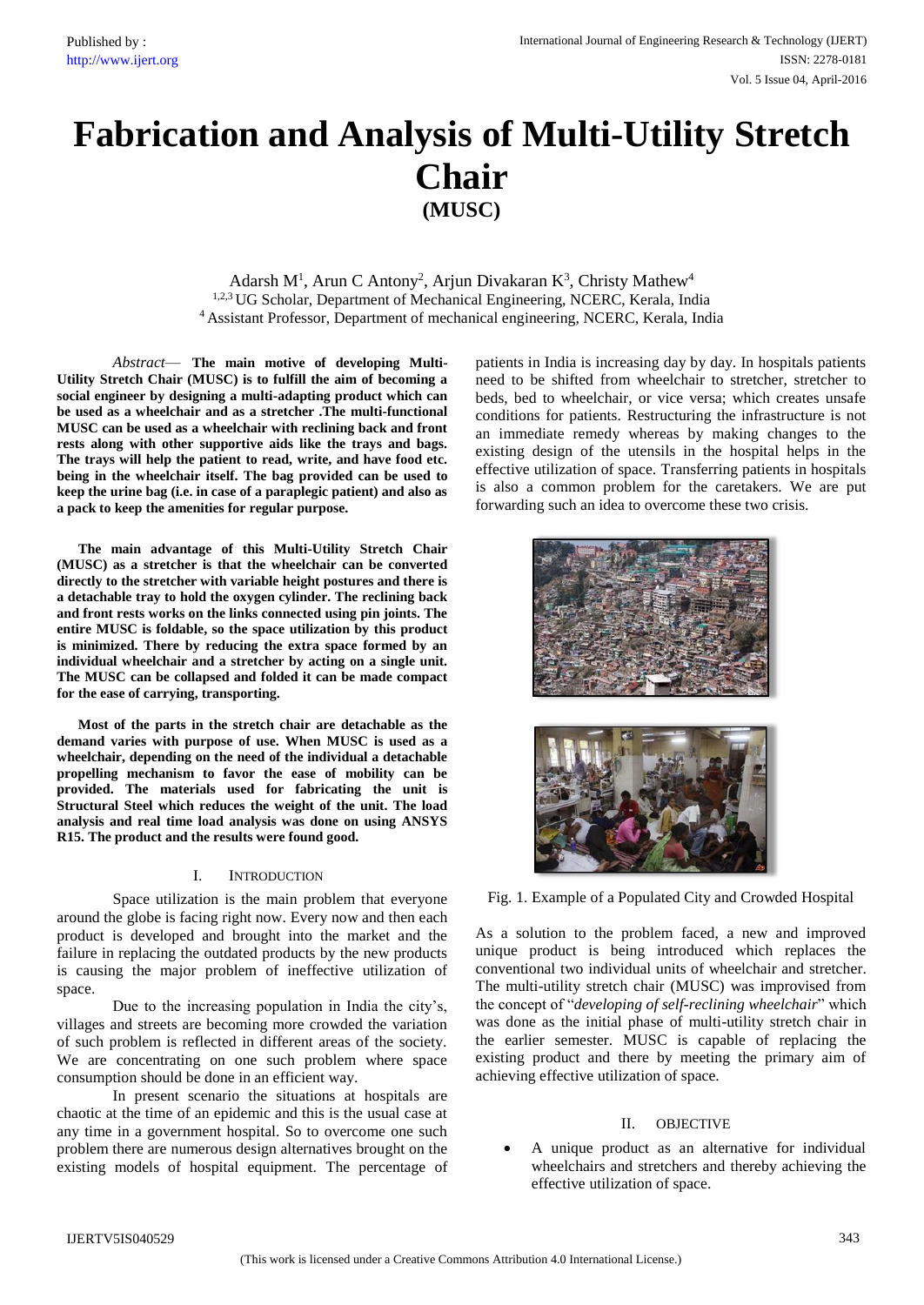- A multifunctional chair for a paraplegic patient with certain supportive aids like propelling mechanism, reclining mechanism, supportive trays, holders etc.
- As a supporting product for the Doctors who conduct medical camps at remote areas. As the MUSC is compact it adheres to the ease of transporting.

## III. MEDICAL TERMS USED

#### *A. Paraplegia*

Paraplegia is an impairment in motor or sensory function of the lower extremities. It is usually caused by spinal cord injury or a congenital condition such as spina bifida that affects the nueral elements of spinal canal. The area of spinal canal that is affected in paraplegia is either the thoracic, lumbar or sacral regions.

#### *B. Quadriplegia or Tetraplegia*

Tetraplegia is also called as quadriplegia, is paralysis caused by illness to a human that result in the partial or total loss of use of all their limbs and torso: paraplegia is similar but doesn't affect the arms. The loss is usually sensory and motor, which means that both sensation and control are lost. Tetraparesis or quadriparesis, on the other hand, means muscle weakness affecting all four limbs. It may be flaccid or spastic. *C. Disabilities*

Disabilities is an umbrella term, covering impairments, activity limitations, and participation restrictions. An impairment is a problem in body function or structure; an activity limitation is a difficulty encountered by an individual in executing a task or action; while a participation restriction is a problem experienced by an individual in involvement in life situations. Thus according to WHO "disability is a complex phenomenon, reflecting an interaction between features of a person's body and features of the society in which he or she lives"

# IV. DESING AND ANALYSIS

Designing the components of Multi-Utility Stretch Chair (MUSC) plays an important role. Since all the components are detachable the design of the product should be precise. The material selection was the primary point in designing. The material selected for the fabrication of MUSC is Structural Steel. The properties of selected material structural steel is given below.

It is found that steel of these property is sufficient to take the load on the structure. The analysis of MUSC is done using ANSYS R15 and CATIA. The designed base structure of MUSC is shown in Fig. 2

| Material                         | <b>Structural Steel</b>     |
|----------------------------------|-----------------------------|
| Young's modulus                  | $2 e+011N m2$               |
| Poisson's ratio                  | 0.266                       |
| Density                          | 7860 kg m <sup>3</sup>      |
| Coefficient of thermal expansion | 1.17e-005 K deg             |
| Yield strength                   | $2.5e+0.08$ Nm <sup>2</sup> |



From this design we found that the load stress and deformation which will act on the structure will be distributed all over. The advantage of this design is that the provision for increasing height (gas lift) will not affect the sliding mechanism. By adopting this design we also found that the center of gravity will act at the middle portion, so the chance of back falling can be avoided. Moreover that the patient will not feel any sort of insecurity and will be more comfortable. By considering these much factors we selected our design as above shown.

| <b>Particulates</b>         | <b>Value</b> |  |
|-----------------------------|--------------|--|
| Number of nodes             | 9139         |  |
| Number of elements          | 27821        |  |
| Number of D.O.F             | 27417        |  |
| Number of Contact relations |              |  |
| Number of Kinematic         |              |  |
| relations                   |              |  |

The next step after designing was to analyze whether the selected design is safe to take loads. By assuming a patient's weight will be in between 65 to 85, we have taken the test loads, 65kg, 70kg, and 80kg. Since the load acting on the unit is varying load, tetrahedral nodes are taken for the computation purpose. The table above shows the number of nodes, elements etc. taken during the load computation of the MUSC.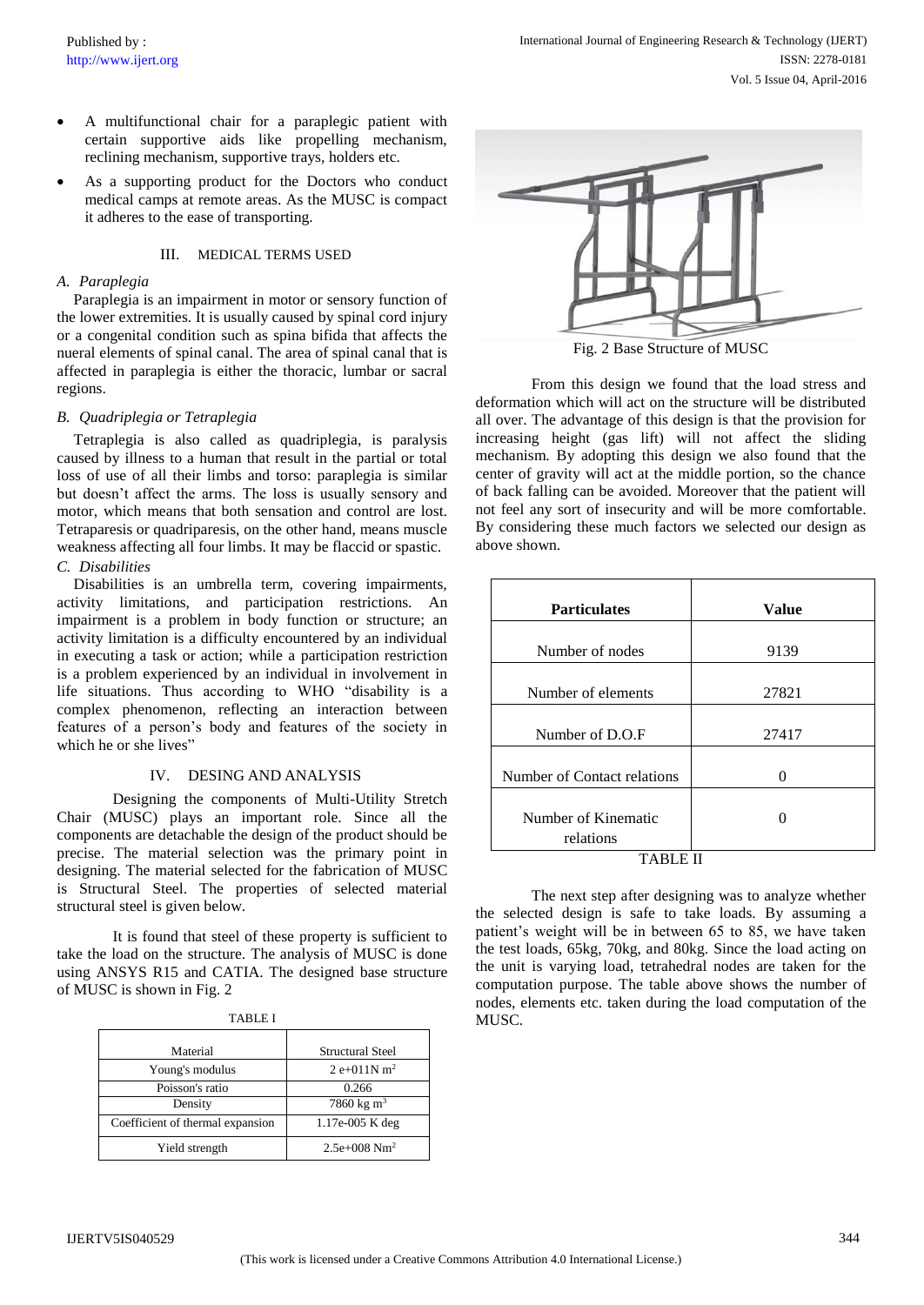

As described early the analysis is done by taking three loads. The stress, strain and deformation for links and base structure are analyzed separately to ensure proper stability of MUSC. The base structure figure is shown in Fig. 3. In the figure above shows the load deposition on the structure of the MUSC. The weight from the links are given to the gas lift which are marked yellow in colour. The blue coloured part shows the position of caster wheels of MUSC, where the load is concentrated.

### *A. Test Load Analysis on 65 Kg*

# *1) Stress Distribution on Structure and Links at 65 kg Test Load*

The Fig. 4. below shows the stress distribution on the base of MUSC unit under the 65kg load. Maximum stress on the structure is marked in red colour. In the figure below the red portion area is small and negligible which means the design is safe under 65kg load.



Fig. 4 Stress on Base Structure at 65 kg Test Load

The Fig. 5 shows the stress on links at 70 kg test load. Maximum stress is at area shown in red colour. Red coloured area is small and thus it is negligible. The maximum stress is 5.4462MPa which is in permissible limit and thus design of link is safe to take load.



Fig. 5 Stress on Links at 65 kg Test Load

#### *B. Test Load Analysis on 70 Kg*

*1) Stress Distribution on Structure and Links at 70 kg Test Load*

The Fig. 6 shows the stress distribution on the base of MUSC unit under the 70kg load. Maximum stress that the structure can take is be marked in red colour. In the figure below the red portion area is small and negligible which means the design is safe under 70 kg load.



Fig. 6 Stress on Base Structure at 70 kg Test Load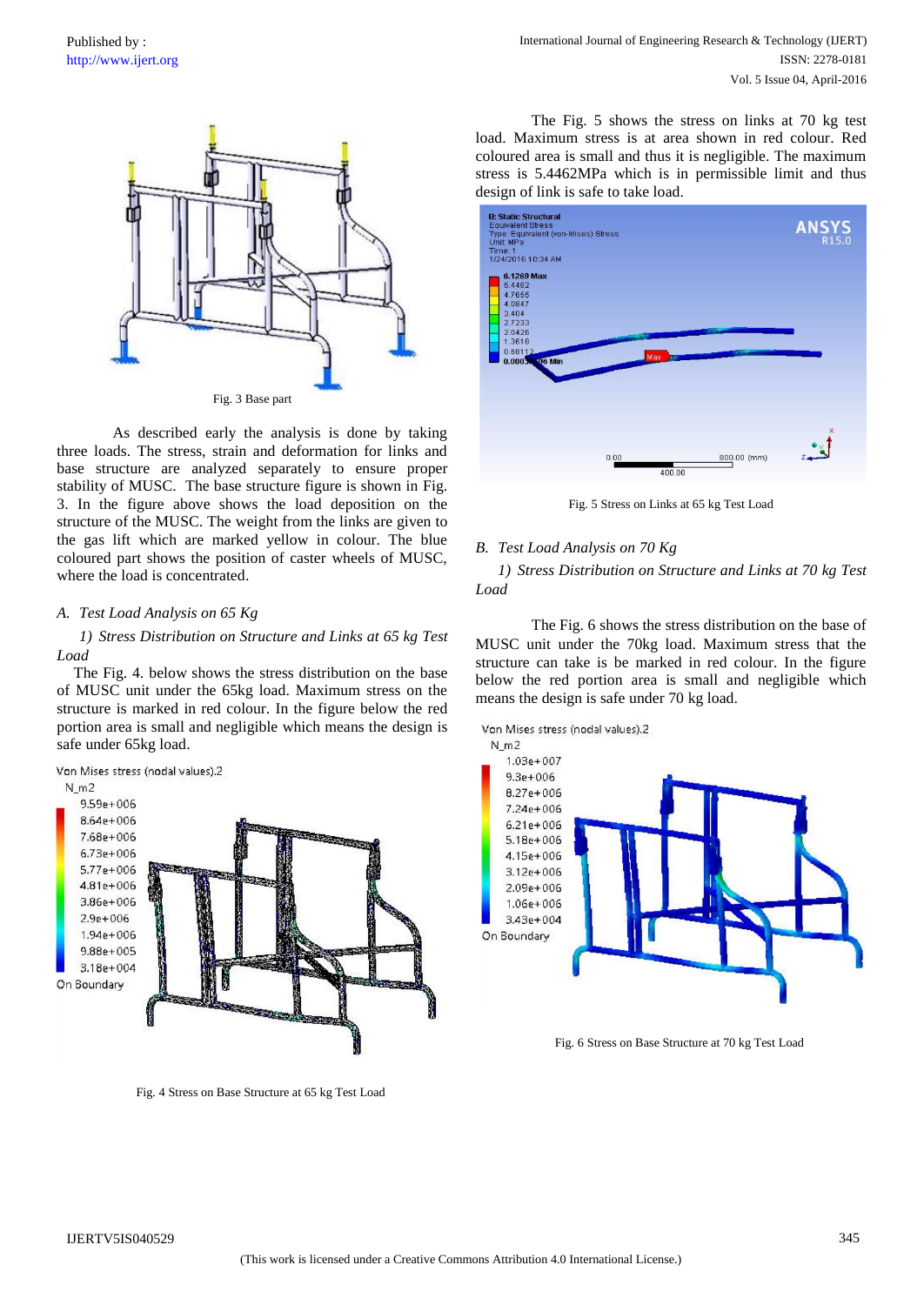The Fig. 7 shows the stress on links at 70 kg test load. Maximum stress is at area shown in red colour. Red coloured area is small and thus it is negligible. The maximum stress is 5.535MPa which is in permissible limit and thus design of link is safe to take load.



Fig. 7 Stress on Links at 70 kg Test Load

# *C. Test Load Analysis on 80 Kg*

*1) Stress Distribution on Structure and Links at 80 kg Test Load*

The Fig. 8 below shows the stress distribution on the base of MUSC unit under the 80 kg load. Maximum stress that the structure can take is marked in red colour. In the figure below the red portion area is small and negligible which means the design is safe under 80 kg load.



Fig. 8 Stress on Base Structure at 80 kg Test Load





Fig. 9 Stress on Links at 80 kg Test Load

Maximum stress is at area shown in red colour. Red coloured area is small and thus it is negligible. The maximum stress is 5.7165MPa which is in permissible limit and thus design of link is safe to take load

# V. PROJECT DESCRIPTION AND FABRICATION DETAILS

Analysis done on MUSC using ANSYS gives idea about weight bearing capacity of the entire structure. And the finalized design was found to be safe. And the proposed design of the product is shown in Fig. 10



Fig. 10 Skeleton of Resting Link

Another important component provided in this is gas lift (4 in number) which is attached to the frame such that it connects the wheel stem to the seat. The gas lift is used to adjust the height of the entire unit during its conversion from wheelchair to stretcher and vice versa. The provisions for height adjustment is adopted to meet the specific requirement according to the need in situations. Further the rear wheel stem is furnished with multiple slots to support the arrangement of wheels having different dimensions i.e. caster wheel for stretcher and larger diameter wheels (say 24 inches) for wheelchair purpose.

The wheel span of MUSC is increased to about 5 inch compared to normal wheelchair to offer the proper balancing and to prevent the toppling. By increasing wheel span the center of gravity will shift towards the center of the unit thus reducing the chances of tumbling while converting it into a stretcher.

The core design of the frame is changed to a trapezium structure as shown in the drawing below. The 2D drawing gives the schematics of the components in the MUSC. The components in the product is discussed below.

### *A. Schematic Drawing*

The first drawing represents the basic scheme of the MUSC and the gas lift attached to it will be in normal position. The seating post will be in unexpanded form and the gas lift will provide a cushion action. The pin joint will provide the smooth functioning of the links and there by reclining posture can be easily obtained.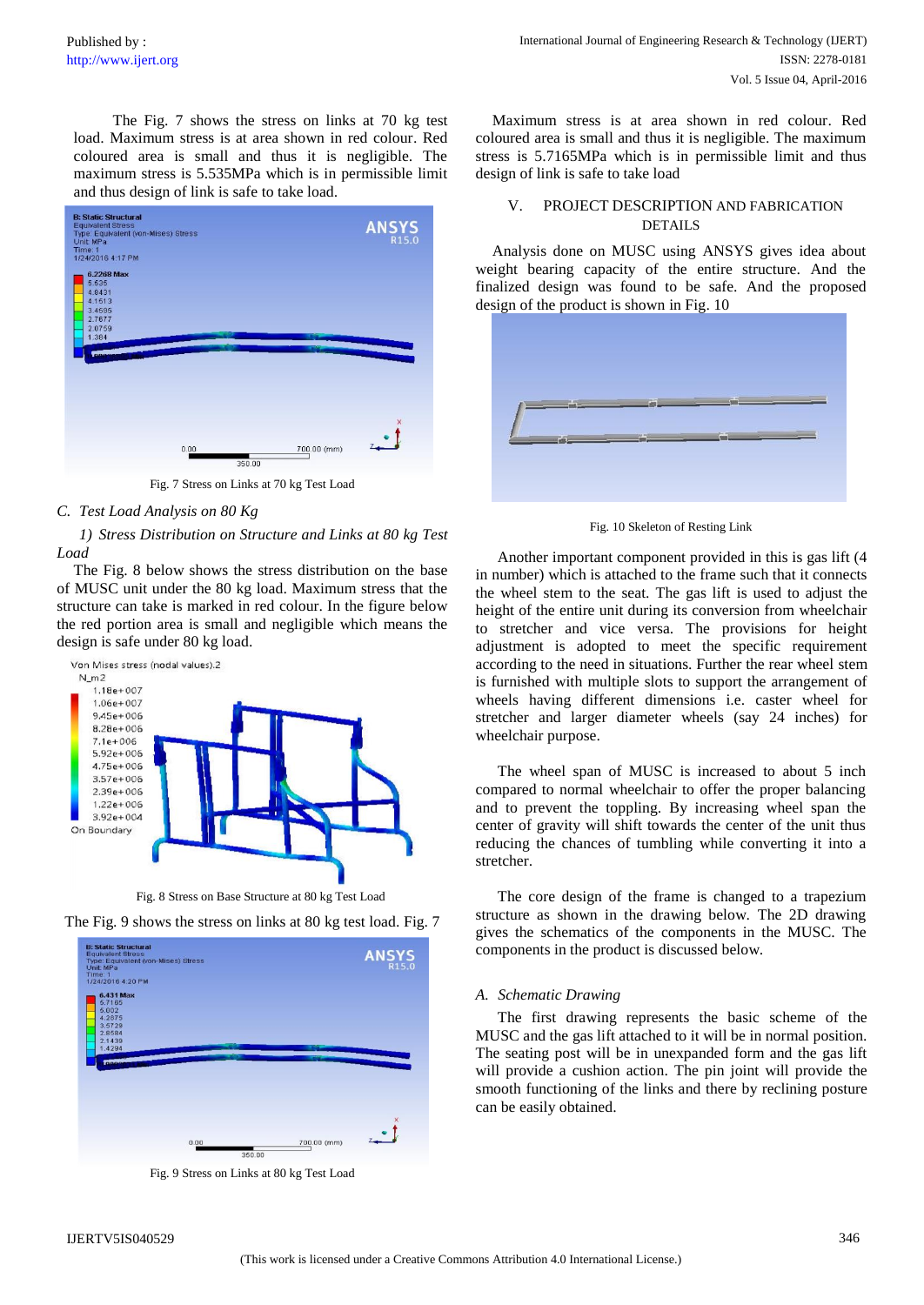

Fig. 11 Basic Structure of MUSC

This is the basic scheme from which it is converted to a wheelchair and stretcher. The figure shown above is provided with the reclining back and front rest which works on link mechanism. Each link is pin jointed to one another. The dimensions are as mentioned in the drawing.The maximum height is 113cm\* , which varies as per the final design. There is a slotted pipe attached to the base frame, the slot which helps in attaching a bigger sized rear wheel. Various other detachable supporting aids are to be atteched to the basic design, and as there are limitations in the 2D sketch, we were unable to attach the detachable and oxygen tray.



Fig. 12 MUSC as a Wheelchair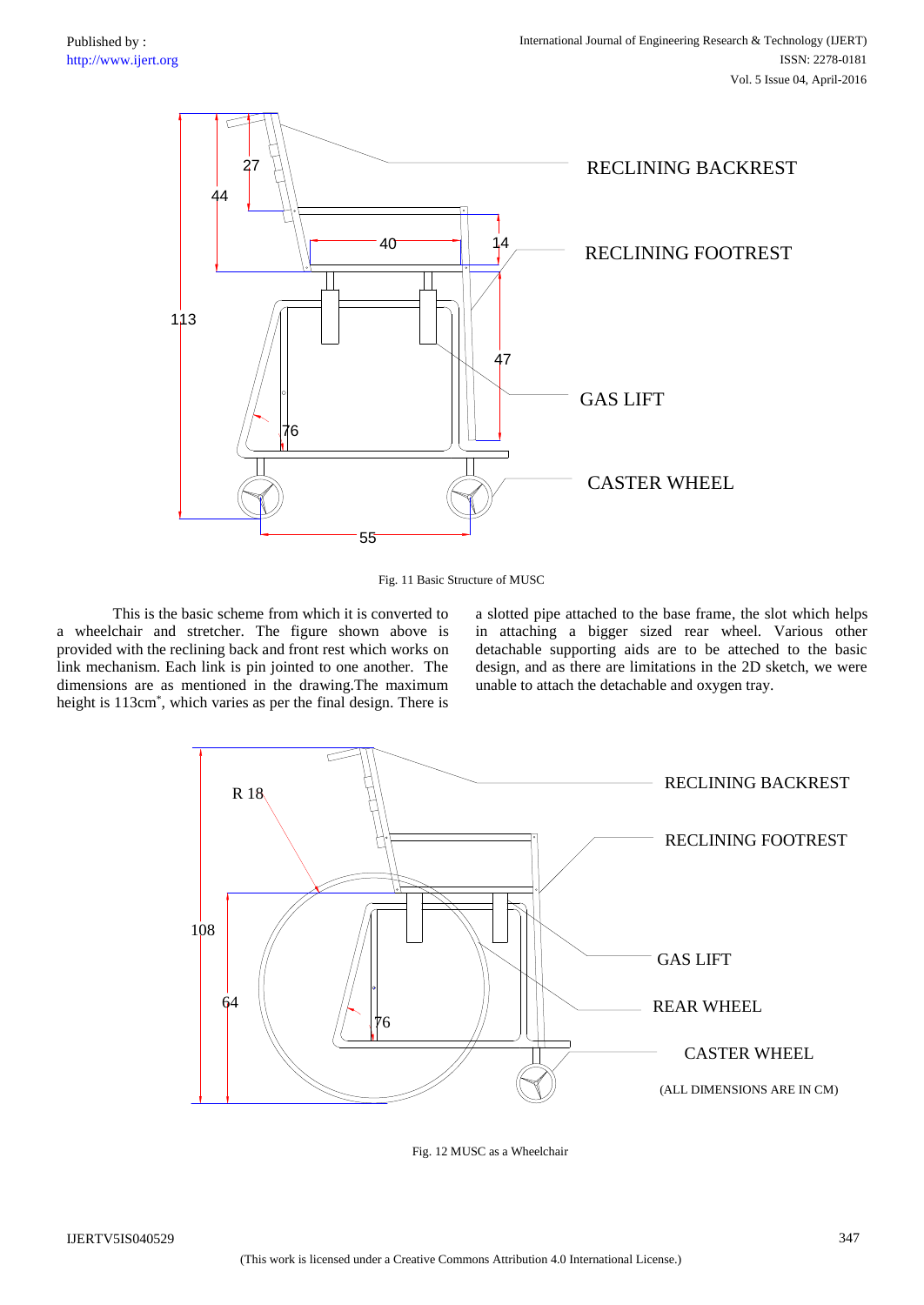The Fig. 12 is perticularly for the hospital purpose, and in a hospital there will always be an attender, who helps in the transportation of a patient from source to destination. So in this particular type bigger rear wheel is replaced by a caster wheel though bigger sized rear wheel with push rims makes one sitting on the chair self-reliable to attain propulsion. In a hospital, it is the least case where the patient himself propell using the push rims. In this, the gas lift will be in completely compressed form, and the height of the seat posture from the ground is almost similar to that of a normal wheelchair. The peculiar feature of this MUSC as wheelchair is that the caster wheels are replaced by bigger sized rear wheel.

For a paraplegic, providing bigger sized rear wheels with push rims makes the paraplegic independent. It is also provided with link mechanism to recline the back and front rest so that it supports the one sitting on the wheelchair with the comfort of being self sufficient. This avoids the help of a care taker. Thus the aim of making the paraplegic patient completely independent is achieved.

Fig. 13 shown below shows the completely stretched posture of the MUSC and in this design the musc is preferred to have the caster wheels instead of the bigger sized rear wheels to achieve the maximum degree of freedom. In a chaotic hospital the stretchers and wheelchairs have to be moved in a very limited space. So to utilise the limted space effectively, wheels with smaller dia having 360 degree rotation have to be installed.

In this design of MUSC, the gas lift is expanded upto the fullest. The height posture obtained meets the purpose of using MUSC as the stretcher and this peculiar characteristic of convertible nature of the MUSC helps in serving this product as a wheelchair and a stretcher.

The back rest is made into two separate pieces, where one slides through a mechanical bush when the overall length required needs to be varied, and as per the sketch, the overall stretched length can be obtained upto167 cm. In the actual design it varies and reaches upto 170-175 cms when MUSC is converted as a stretcher**.**

# *B. Components of Wheelchair*

# *1) Links (using 19mm steel pipe)*

 Steel pipes of 19mm diameter (3/4 inch) are used to make the link mechanism in MUSC. There are 4 links pin jointed at the end. The basic 4 bar link mechanism is used in this type.Choosing steel as the primary material for making links helped in reducing the weight and smooth functioning of the joints. As the steel is light in weight and hard the load to be applied in the steel pipe links will be less compared to GI pipes.

## *2) Gas Lift*

This is the most commonly seen component, which is attached to the easy chair, and the gas lift is supported by a tray which is placed beneath the seat. The tray carries a lever which actuates the working of the gas lift. A MUSC is provided with 4 gas lifts to hold the entire seating frame. The use of gas lift leads to an increase in comfort and ergonomic benefit. Proper ergonomic design prevents repetitive strain injuries and other musculoskeletal disorders. Nearly all gas cylinders are 28 mm in diameter, a worldwide standard.

# *3) Mechanical Bushes*

A mechanical bush is a mechanical fixing between two possibly moving parts or a strengthened fixing point where the connected parts can take sliding motion and translational motion. Caster Wheels

### *4) Caster Wheels*

Caster wheels which provide the maximum degree of freedom as it turns whole of 360 degree, and when all the wheels are casters, it shall have multiple pivot point at which it can be turned and operated. Thus it gives better mobility when the larger rear wheels are replaced by small casters in MUSC.



Fig. 13 MUSC as a Stretcher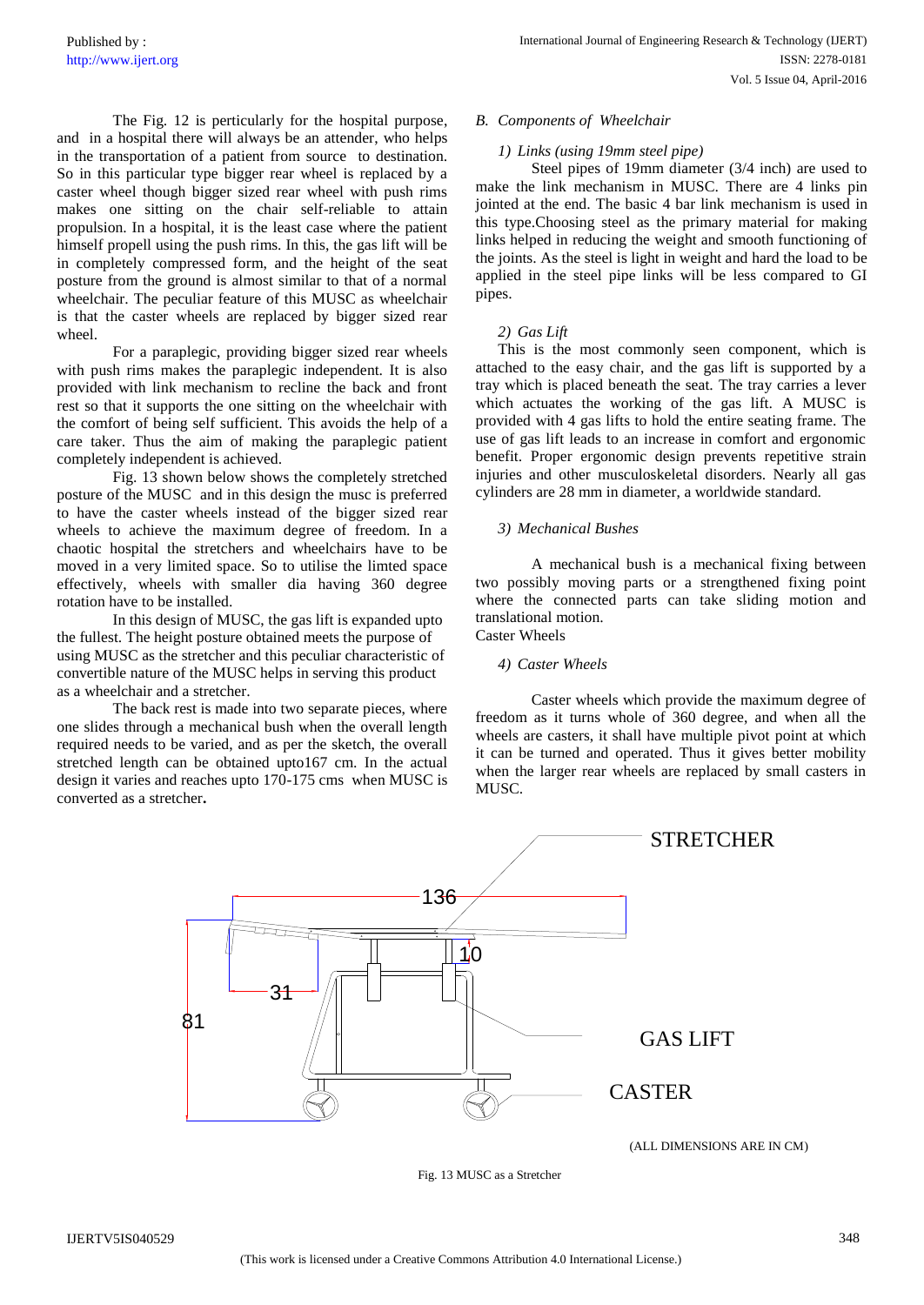# *5) Rexine Cushion*

This depends on the type of cushions installed on a chair. Rexine is a kind of artificial leather which has a cloth like texture, and is water resistant. Foam enabled rexine gives better shock absorbing capability. Foam size can be varied according to the cushioning effect required.is the most required part of a wheelchair. The stability and ability to absorb the shocks

# *6) Cotter Pin*

To actuate the button of the gas lift, the mechanism introduced has a lever attached to the reducer. The lever and the reducer are attached to each other by a cotter pin. The size of the cotter pin used in MUSC is 5/16 inch

# *7) Flate Plates*

Flat plates are mainly used to provide adequate strength for the structure by providing link mechanism. This type of attachments improves the load carrying capacity of the frame, and this helps in better load distribution

*C. Specifications of Parts of MUSC*

| Part           | Name<br>of part | Material            | Dimension                                                          | Specificat<br>ion                                           |
|----------------|-----------------|---------------------|--------------------------------------------------------------------|-------------------------------------------------------------|
| 1              | Link            | Structural<br>steel | 19mm<br>inner<br>diameter,<br>$22 \text{ mm}$<br>outer<br>diameter | Three<br>number of<br>links<br>which are<br>pin<br>jointed. |
| $\overline{2}$ | Gas<br>lift     | <b>Steel</b>        | 6 cm<br>diameter                                                   | in<br>Helps<br>height<br>adjustmen<br>t of link<br>parts    |

TABLE III

|                          |                   |                     | 19mm                                                               | Slides and                                                       |
|--------------------------|-------------------|---------------------|--------------------------------------------------------------------|------------------------------------------------------------------|
| 3                        | Sliding<br>rod    | Structural<br>steel | inner<br>diameter,<br>$22 \text{ mm}$<br>outer<br>diameter         | collapse<br>the<br><b>MUSC</b>                                   |
| $\overline{\mathcal{L}}$ | Caster<br>wheels  | Cast iron           | 5 inch<br>diameter                                                 | 4 caster<br>wheels at<br>four ends<br>for rolling<br><b>MUSC</b> |
| 5                        | X<br><b>Brace</b> | Structural<br>steel | 19mm<br>inner<br>diameter,<br>$22 \text{ mm}$<br>outer<br>diameter | Slides and<br>collapse<br>the<br><b>MUSC</b>                     |

# VI. RESULT AND DISCUSSION

The fabrication of MUSC is done successfully as per the design. The stability of the unit is checked and ensured at each stage of fabrication. The unit is found to be stable at each time during the development. Like the result shown in the simulation done by ANSYS R15 the deformation on the base structure and link is negligible.

The idea of motorizing the links to recline the front and back rests were eliminated. The primary reason was the inability of folding the system. By referring various journals we decided to equip the system with an electric motor or a compressor. Since the difficulty in folding was taken into consideration the idea of equipping the MUSC with a compressor also makes it heavier. The weight of the structure relied on the design. By taking into consideration the ease of folding and mobility the design was limited to manual mode of working without the aid of a motor or a compressor. This helped reduce size and weight. And the proposed design adhered to the standards of the requirements of the needy paraplegic patient.

The proposed design was tested okay using ANSYS R15. And the fabrication was completed as per the requirements. . The finished MUSC is decided to handover to a paraplegic to know well about the ease of handling the product.